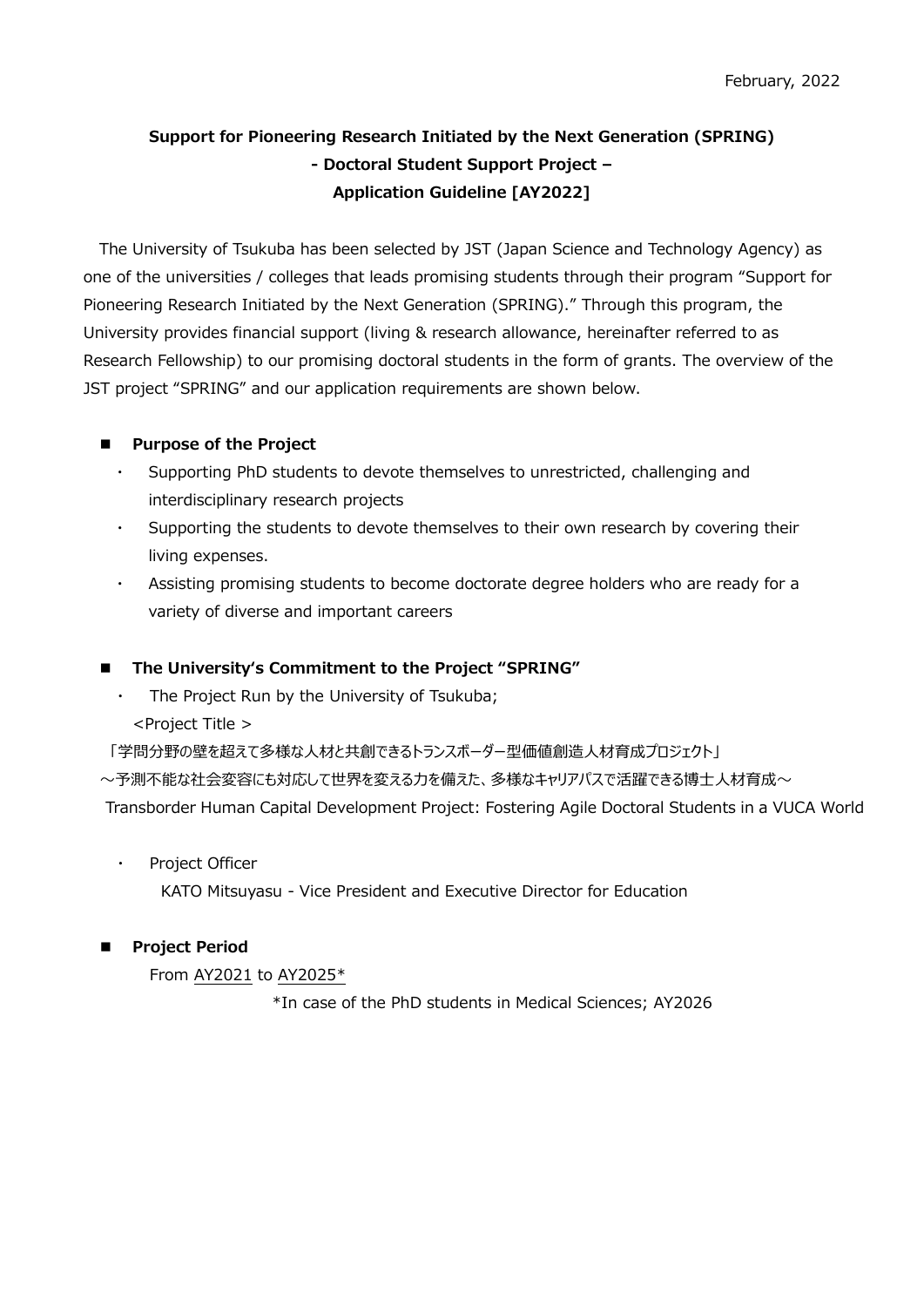# **1. Applicants, number of hires, application period:**

| Course                                 | Target               | <b>Number</b><br>of | hires |        | Employment period |    |
|----------------------------------------|----------------------|---------------------|-------|--------|-------------------|----|
|                                        |                      | needed              |       |        |                   |    |
| Doctoral Program $(\boxtimes$          | 2022/4               |                     |       | From   | AY2022            | to |
| 分制の博士後期課程)                             | 1rst year enrollees  |                     |       |        | AY2025 (3 years)  |    |
| 3rd year of PhD course                 | 2022/4               |                     |       |        |                   |    |
| (3年制博士課程)                              | 1rst year enrollees  |                     |       |        |                   |    |
| Enrolled<br>the<br>in                  | 2022/4               |                     |       |        |                   |    |
| Doctoral Course 一貫                     | 3 <sup>rd</sup> year |                     |       |        |                   |    |
| 制博士課程 (Medical<br>admitted/transferred |                      | About 68 students   |       |        |                   |    |
| Sciences not included)                 | students             |                     |       |        |                   |    |
| <b>Medical Sciences</b>                | 2022/4               |                     |       | From   | AY2022            | to |
|                                        | 1rst year enrollees  |                     |       | AY2026 |                   |    |

# **(1-1) Application Category A**

\*To continue this program, a new application will be reviewed each year. Even if the student's period of study is extended due to a leave absence, etc., the program period will not change.

Foreign students, who are not able to come in Japan yet, can apply as well. However, if after being selected, you are not in Japan by the time the payments start, your application will be cancelled.

### **(1-2) Required Documents**

(1) Student Research Fellowship Support Plan -Support for Pioneering Research Initiated by the Next Generation (SPRING)

[Note]

- \*1 When you write a plan, please include either of the following:
	- (a) How can your research theme contribute to the SDGs (\*United Nations Development Programme)
	- (b) How can your research theme contribute to future society in the next 30 or 50 years
- \*2 Please leave the supervisor's signature and the student number fields blank, while completing the application form.
- (2) For those who were enrolled in the University with the Special Selection of Working Individuals, those who were employed at the time of admission, and those who are in "the early completion program for working people", please attach some form of documentation showing the income earned during the previous year such as the tax withholding slip (源泉徴収票) etc.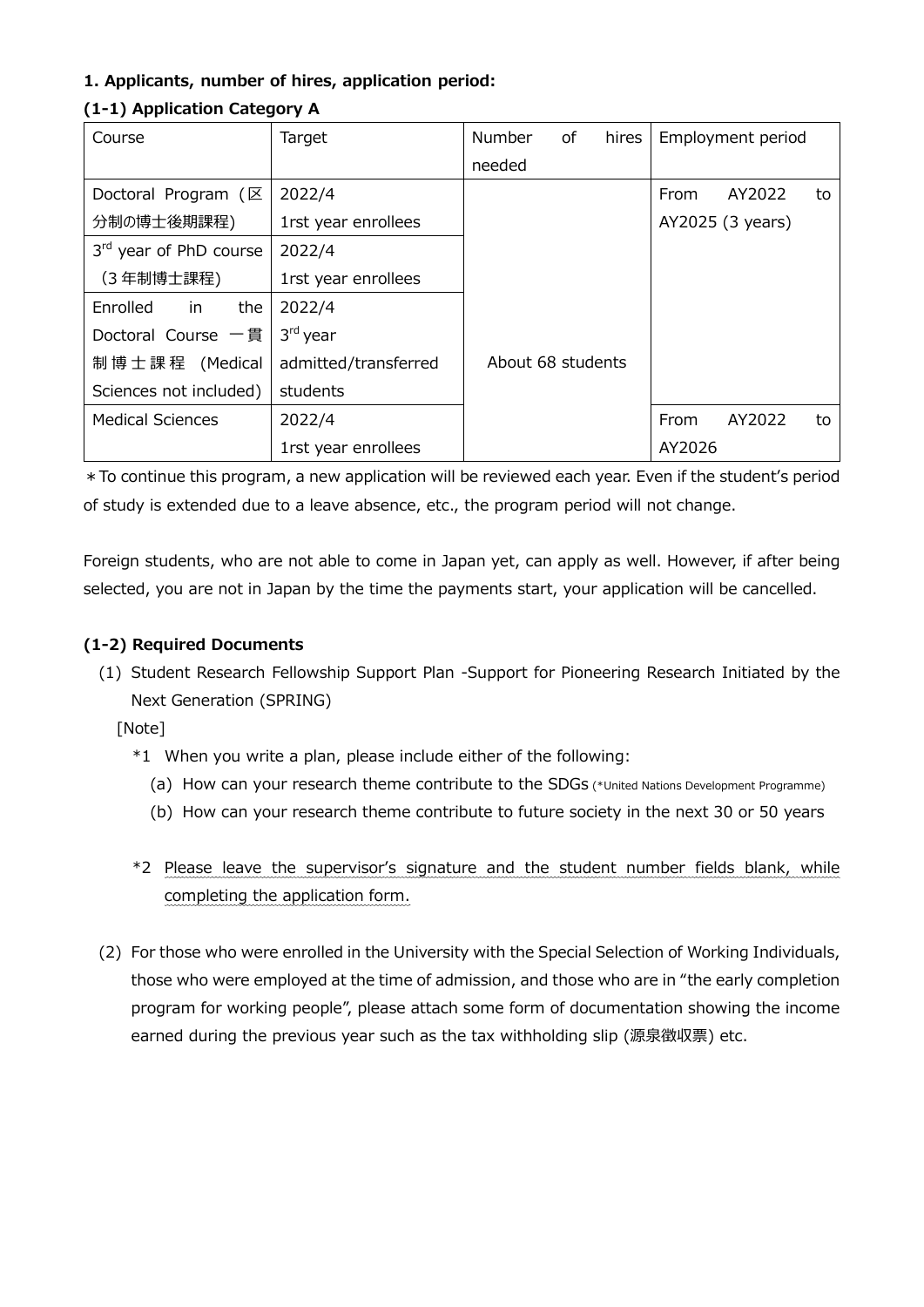# **(2-1) Application Category B**

|  |  |  |  | Students enrolled in the following as of April 2022 |  |  |  |  |
|--|--|--|--|-----------------------------------------------------|--|--|--|--|
|--|--|--|--|-----------------------------------------------------|--|--|--|--|

| Course               | Target                 | Number of hires        | Employment period    |
|----------------------|------------------------|------------------------|----------------------|
|                      |                        | needed                 |                      |
| Enrolled in the      | Students who have      | Included in Category A | From April 2022 to   |
| Doctoral Course 一貫   | passed the mid-term    |                        | March 2025 (3 years) |
| 制博士課程                | exams etc., and who    |                        |                      |
| (Medical Sciences is | have 3 years left in   |                        |                      |
| not included)        | their period of study. |                        |                      |

\*To continue this program, a new application will be reviewed each year. Even if the student's period of study is extended due to a leave absence, etc., the program period will not change.

# **(2-2) Required Documents**

①Student Research Fellowship Support Plan -Support for Pioneering Research Initiated by the Next Generation (SPRING) : Designated form

[Note]

When you write a plan, please include either of the following:

- (c) How can your research theme contribute to the SDGs (\*United Nations Development Programme)
- (d) How can your research theme contribute to future society in the next 30 or 50 years

② For those who were enrolled in the University with the Special Selection of Working Individuals, those who were employed at the time of admission, and those who are in "the early completion program for working people", please attach some form of documentation showing the income earned during the previous year such as the tax withholding slip (源泉徴収票) etc.

# **(3-1) Application Category C**

Students enrolled in the following as of April 2022

| Course                        | Target                   | Number of hires   | Employment period    |
|-------------------------------|--------------------------|-------------------|----------------------|
|                               |                          | needed            |                      |
| Doctoral Program $(\boxtimes$ | Students who have 2      | About 15 students | From April 2022 to   |
| 分制の博士後期課程)                    | years left in their      |                   | March 2024 (2 years) |
| 3rd year of PhD course        | period of study.         |                   |                      |
| (3年制博士課程)                     |                          |                   |                      |
| Enrolled<br>the<br>in.        | Students who have        |                   |                      |
| Doctoral Course 一貫            | passed the mid-term      |                   |                      |
| 制博士課程 (Medical                | exams etc., and who 2    |                   |                      |
| Sciences not included)        | years left in their      |                   |                      |
|                               | period of study.         |                   |                      |
| <b>Medical Sciences</b>       | Students who have 2      |                   |                      |
|                               | or 3 years left in their |                   |                      |
|                               | period of study.         |                   |                      |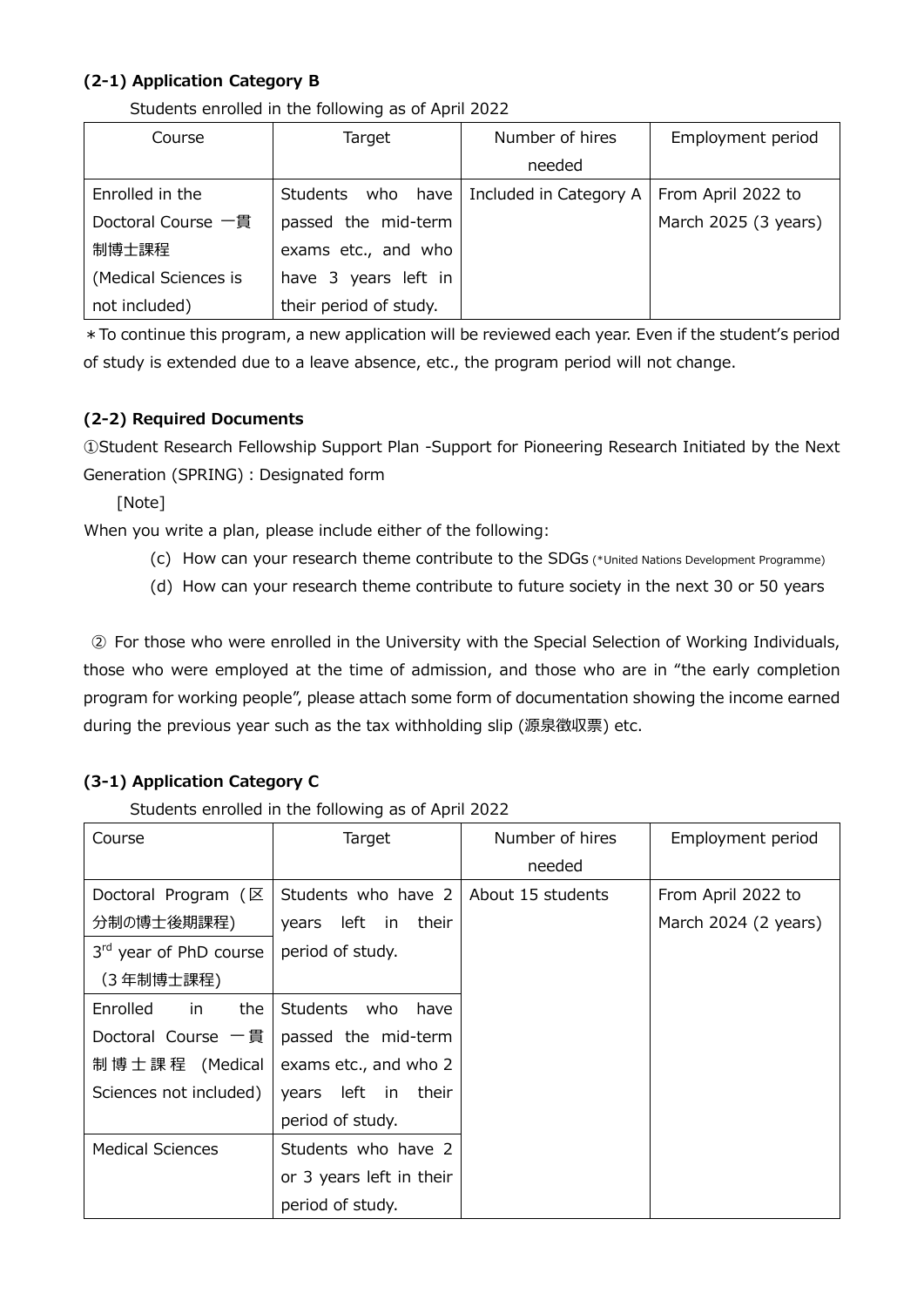\*To continue this program, a new application will be reviewed each year. Even if the student's period of study is extended due to a leave absence, etc., the program period will not change.

# **(3-2) Required Documents**

①Student Research Fellowship Support Plan -Support for Pioneering Research Initiated by the Next Generation (SPRING)

[Note]

When you write a plan, please include either of the following:

- (a) How can your research theme contribute to the SDGs (\*United Nations Development Programme)
- (b) How can your research theme contribute to future society in the next 30 or 50 years.

②For those who were enrolled in the University with the Special Selection of Working Individuals, those who were employed at the time of admission, and those who are in "the early completion program for working people", please attach some form of documentation showing the income earned during the previous year such as the tax withholding slip (源泉徴収票) etc.

| Course                  | Target                    | Number of hires   | Employment period    |
|-------------------------|---------------------------|-------------------|----------------------|
|                         |                           | needed            |                      |
| Doctoral Program $(E)$  | Students who have 1       | About 10 students | From April 2022 to   |
| 分制の博士後期課程)              | year left in their period |                   | March 2023 (1 years) |
| 3rd year of PhD course  | of study.                 |                   |                      |
| (3 年制博士課程)              |                           |                   |                      |
| Enrolled<br>the<br>in.  | Students who<br>have      |                   |                      |
| Doctoral Course 一貫      | passed the mid-term       |                   |                      |
| 制 博 士 課 程 (Medical      | exams etc., and who 1     |                   |                      |
| Sciences not included)  | year left in their period |                   |                      |
|                         | of study.                 |                   |                      |
| <b>Medical Sciences</b> | Students who have 1       |                   |                      |
|                         | year left in their period |                   |                      |
|                         | of study.                 |                   |                      |

# **(4-1) Application Category D**

# **(4-2) Required Documents**

①Student Research Fellowship Support Plan -Support for Pioneering Research Initiated by the Next Generation (SPRING)

[Note]

When you write a plan, please include either of the following:

- (a) How can your research theme contribute to the SDGs (\*United Nations Development Programme)
- (b) How can your research theme contribute to future society in the next 30 or 50 years.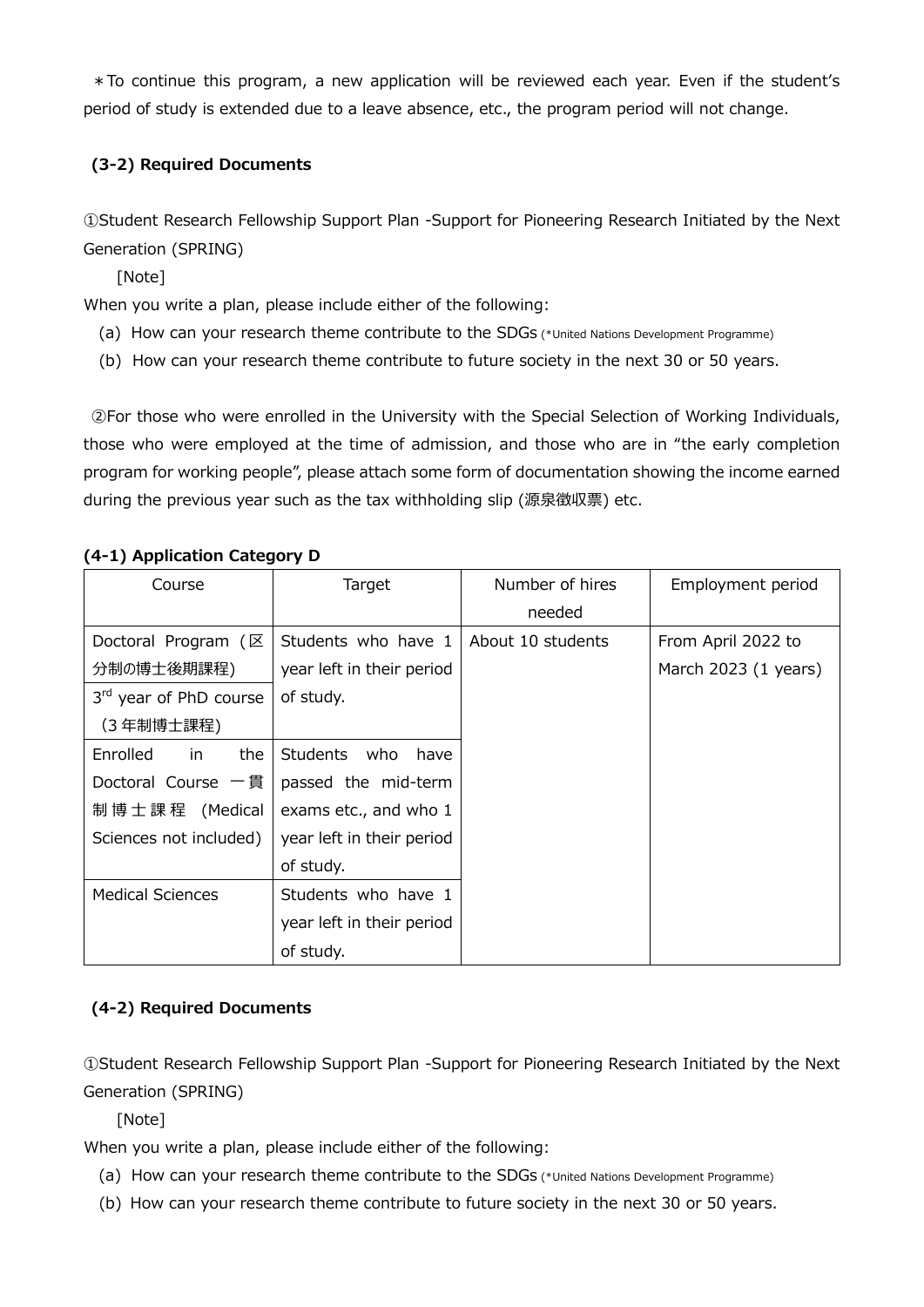②For those who were enrolled in the University with the Special Selection of Working Individuals, those who were employed at the time of admission, and those who are in "the early completion program for working people", please attach some form of documentation showing the income earned during the previous year such as the tax withholding slip (源泉徴収票) etc.

#### 2. Students who are not eligible (no matter the category)

Those who apply to the following conditions are NOT ELIGIBLE to apply for this project in 2022:

- ① The research fellows of the program "Research Fellowship for Young Scientists" (Japan Society for the Promotion of Science)
- ② The recipients of MEXT Scholarship
- ③ The recipients of the scholarship granted by the government of their home countries
- ④ The recipient of the support granted by WISE Program (Doctoral Program for World-leading Innovative & Smart Education)
- ⑤ Those who work for a company (part-time jobs excluded) and receive a sufficient and stable level of income for living expenses (annual income of 2.4 million yen or more)
- ⑥ The recipient of the support provided by the MEXT's program "科学技術イノベーション創出に向けた大 学フェローシップ創設事業 (university fellowship program for the creation of innovation in science and technology)"
- ⑦ Those who are on "Leave of Absence" as of April 2022

# **3. Application Requirements**

- Highly motivated students who are keen on developing their career path
- Those who aim to work hard and productively in unique and interdisciplinary research studies that can contribute SDGs (Sustainable Development Goals)
- Those who will try to interact with companies or making chances to work in various fields by:
	- Participating in long term internship / Working as research staff
	- Participating in social events such as company networking events, or gatherings for PhD students
	- Having some experience abroad such as through study-abroad or other experience

#### **4. Number of Recipients**

351 students (recipient number in the whole University)

#### **5. Fellowship Amount**

**Class 1.** Particularly promising students (aprx.25% out of recipients):

2.9 million yen (2.4 million yen for living, 500,000 yen for research)

**Class 2.** Promising students (aprx.75% out of recipients) :

2.72 million yen (2.22 million yen for living, 500,000 yen for research)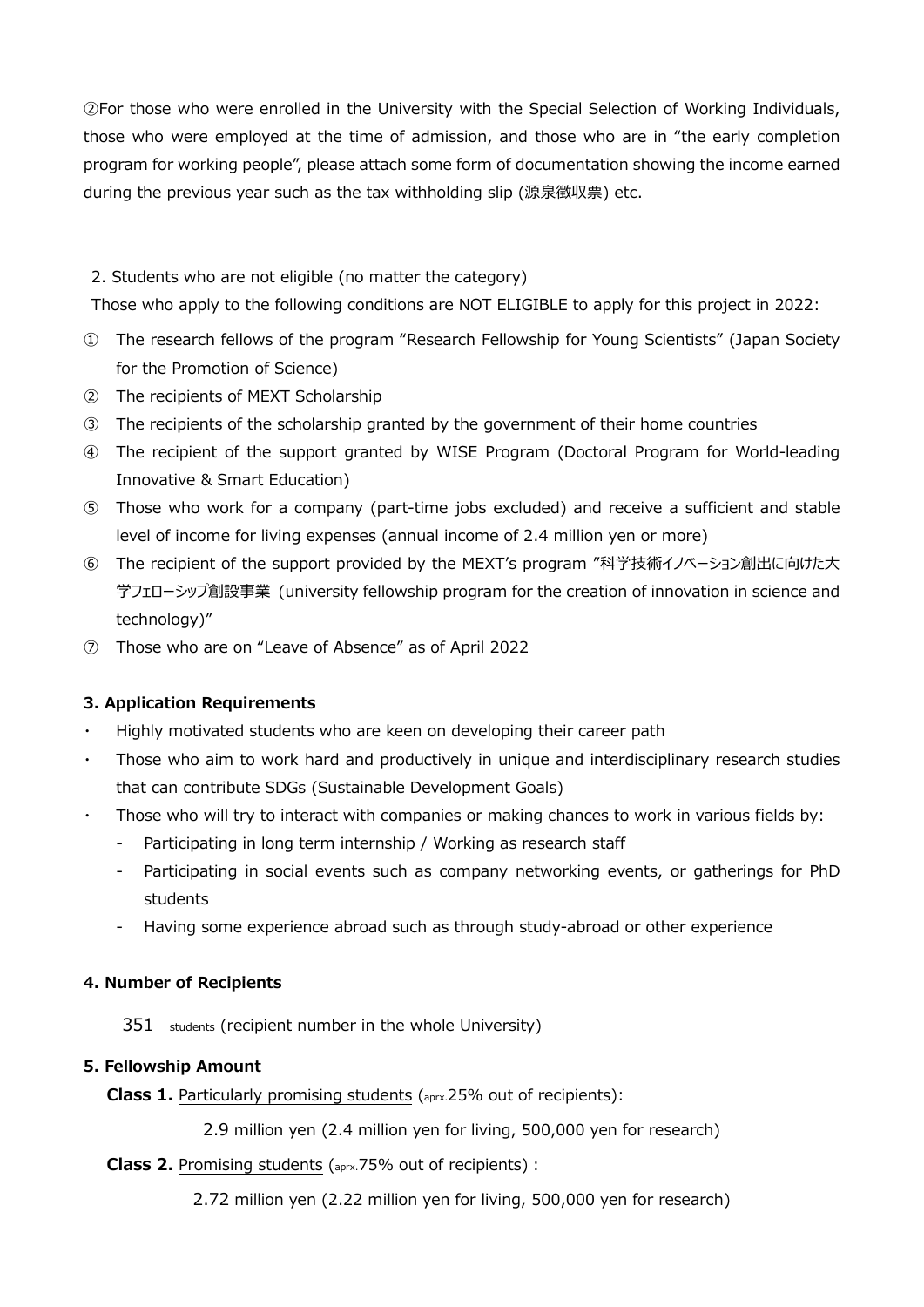[Note]

- \*1 The amount of the Research Fellowship is subject to change depending on JST's budget availability.
- \*2 The classification level will be determined by the project committee.

# **6. Fellowship Period**

From October 2021 to March 2025

[Note]

\*1 From October 2021 to March 2026 for the Medical Sciences course.

# **7. Where / How to Submit**

keizaishien3@un.tsukuba.ac.jp

# **① Category A applicants**

Submit the application form in PDF data (file name: application category A, examination number, degree name)

For those who were promoted to 3<sup>rd</sup> year in their PhD course in April 2022 (一貫制博士課程, medical science not included), please use your student number instead of the examination number.

# ② **Category B, C, and D applicants**

Submit the application form in PDF data (file name: application category B, C or D, examination number, degree name)

#### **8. Application Deadline**

5:00 p.m. (17:00), March 18 (Fri.), 2022 \*Late applications cannot be accepted.

# **9. Recipient Tasks**

#### **(1) Mandatory Tasks**

- Taking the online course "APRIN e-learning program (eAPRIN)" (Selected students will be notified separately on how to attend)
- Submitting the reports: "Research Progress Report" and "Final Reports"
- ・ Participate in the research presentation hosted by the Program
- ・ Submitting the pledge to agree with sharing your email address with the JST
- ・ Acquire more than one credit in the Graduate General Education Courses Program

#### **(2) Tasks to be implemented as far as possible**

To develop your career path proactively, please implement the following tasks as far as possible:

- Studying abroad (or some overseas experiences equivalent to studying abroad)
- Participating in the intercultural event that involves 1 to 2 weeks-overnight stays (that will be) conducted by the University